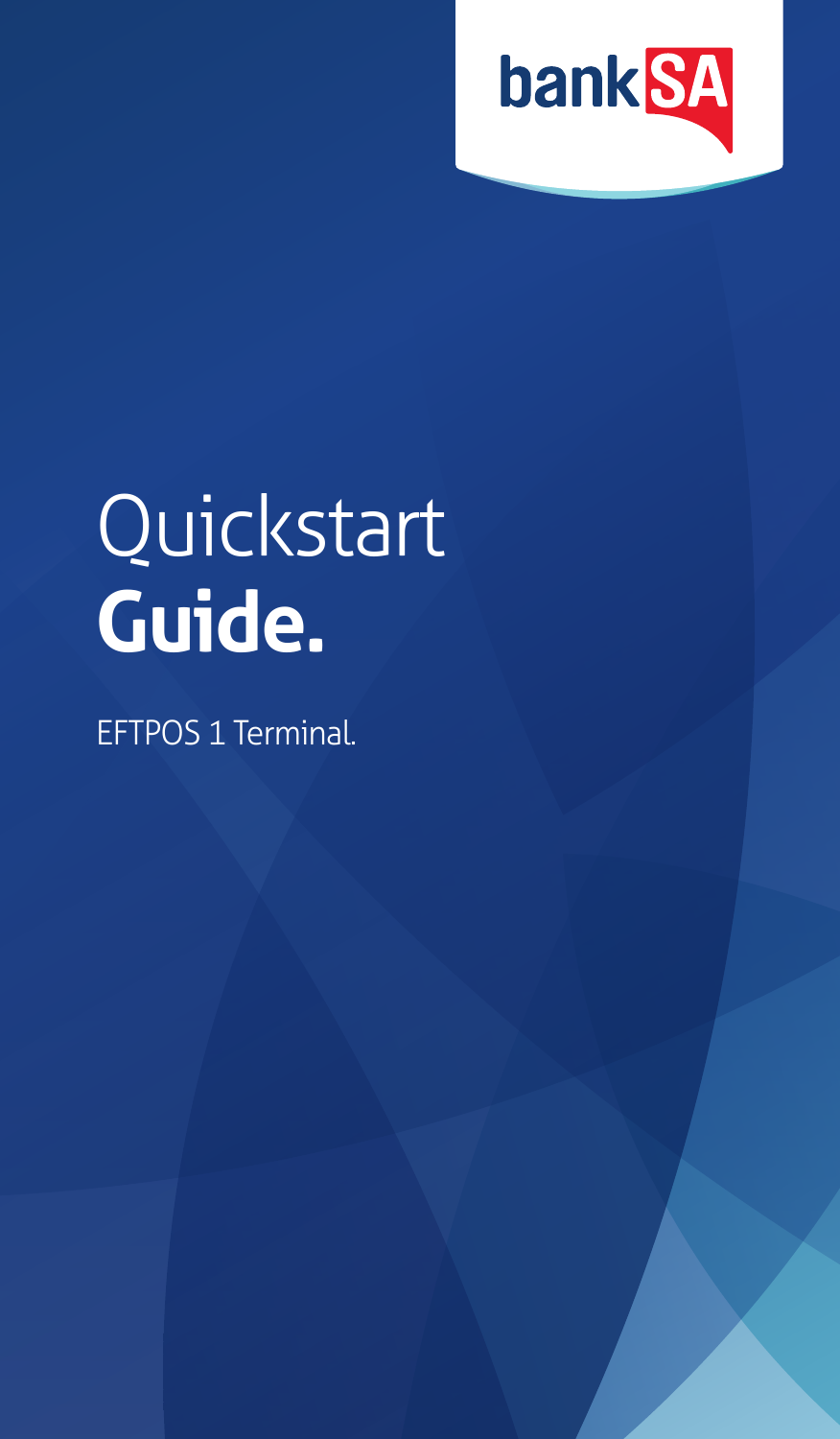

 Call us on 1300 130 190

 Online support and training [banksa.com.au/payments](http://banksa.com.au/payments)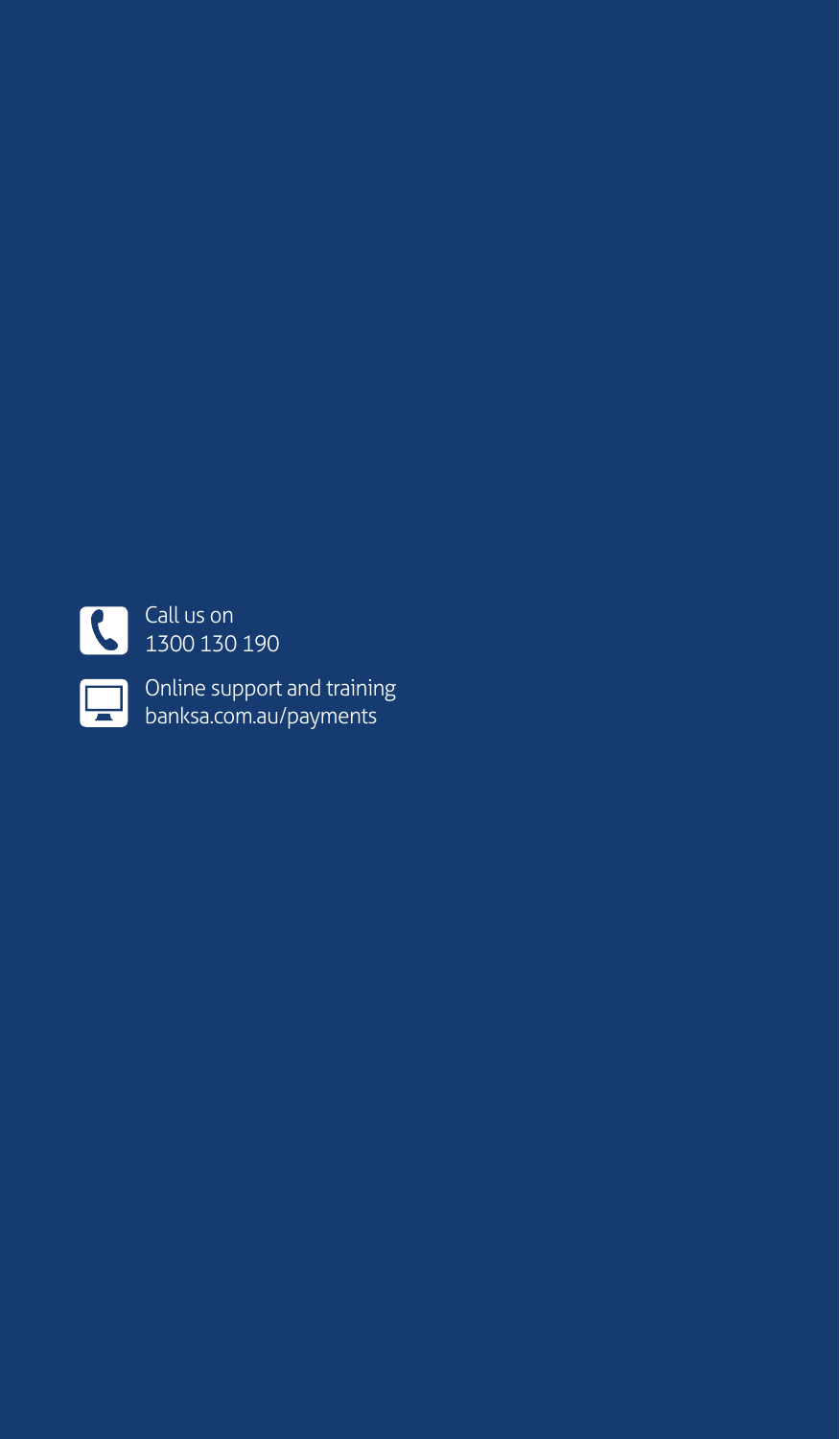## **Getting started.**

|                  | ,,,,,,,,,,,,,,,,              | -------------      |        |  |
|------------------|-------------------------------|--------------------|--------|--|
|                  |                               | ☎8品令॥∃             |        |  |
|                  | 10:38<br>Tuesday 24 June 2014 |                    |        |  |
|                  |                               | bank <sup>SA</sup> |        |  |
|                  |                               |                    | Menu   |  |
|                  |                               |                    | VX 690 |  |
| 120              | $2$ <sup>ABC</sup>            | <b>3DEF</b>        | x      |  |
| 4 <sup>GHI</sup> | <b>5JKL</b>                   | 6 <sup>MNO</sup>   |        |  |
| PRS              | 8 <sup>dfh</sup>              | $9^{WXY}$          |        |  |
| ×.               | - SP<br>C                     | #                  |        |  |

Your terminal arrives as a complete unit, you will need to activate the terminal prior to processing transactions.

Included in your delivery is:

- terminal
- terminal base
- paper rolls
- cables (ethernet and phone)
- power supply
- webkey (located on packaging) or alternatively, visit [banksa.com.au/payments](http://banksa.com.au/payments)

*(Please retain all terminal packaging until your terminal has been activated).*

## **Connectivity.**

Your EFTPOS terminal arrives ready with mobile connectivity and will work without the need for phone or broadband cables as long as it has mobile network coverage.

For Network Outages/Troubleshooting WiFi Connectivity, please refer to pages 10–11.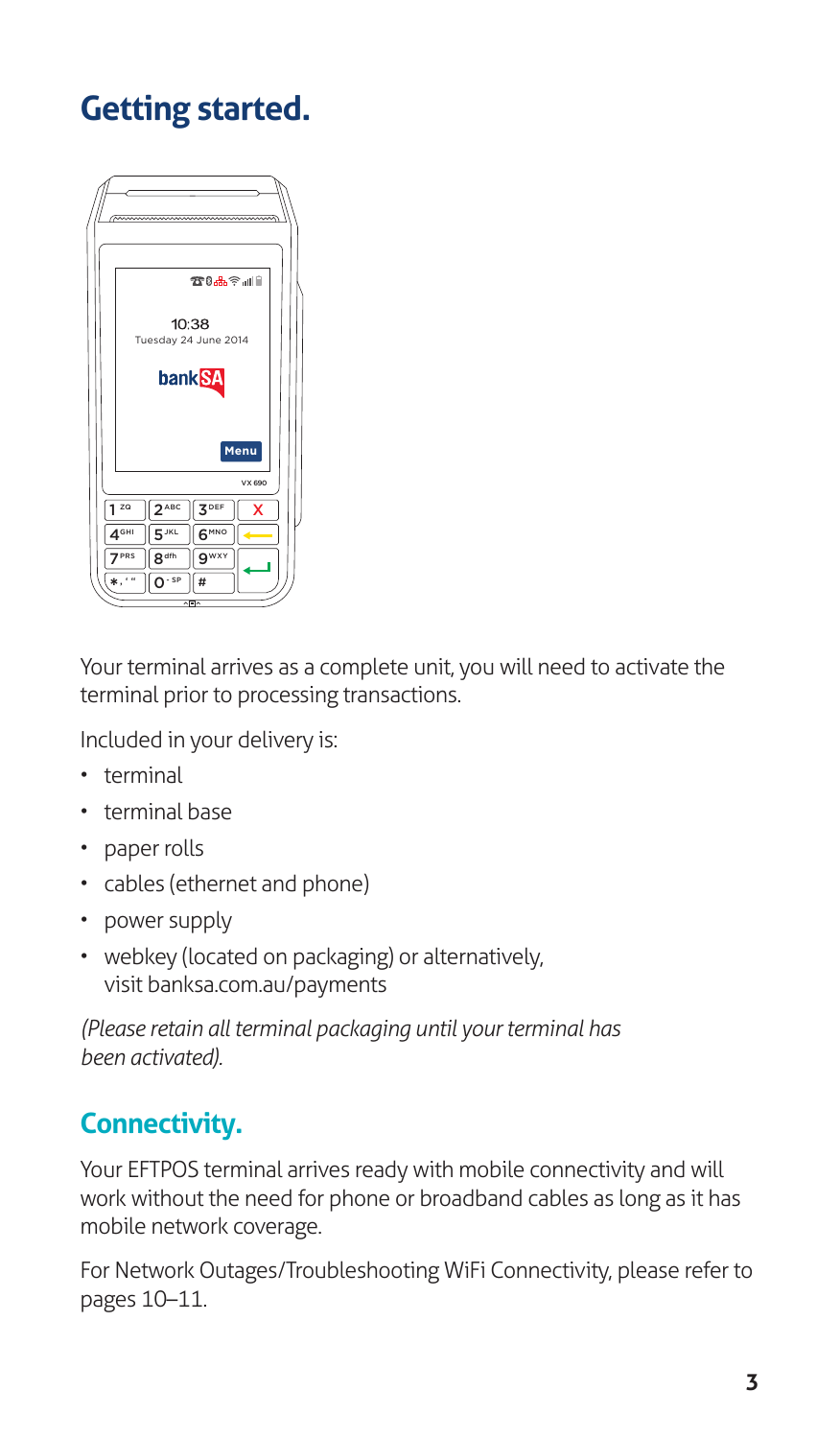## **Activating your terminal.**



Reply to the activation email





Call our Merchant Help Desk on 1300 130 190

- 1. Your EFTPOS 1 terminal will need to be activated prior to use. There are two methods to activate your terminal:
	- i.) Email Activation (if applicable): For fast activation, please refer to the activation email sent upon dispatch of your terminal and follow the prompts.
	- ii.) Phone Activation: Please call the Merchant Help Desk on 1300 130 190 for activation.

Once activation is complete, turn your terminal on by holding the green **button** for 10 seconds.



**Waiting for your new terminal to be activated?**  Plug in the webkey supplied to your computer or visit [banksa.com.au/payments](http://banksa.com.au/payments) to explore your new terminal online training.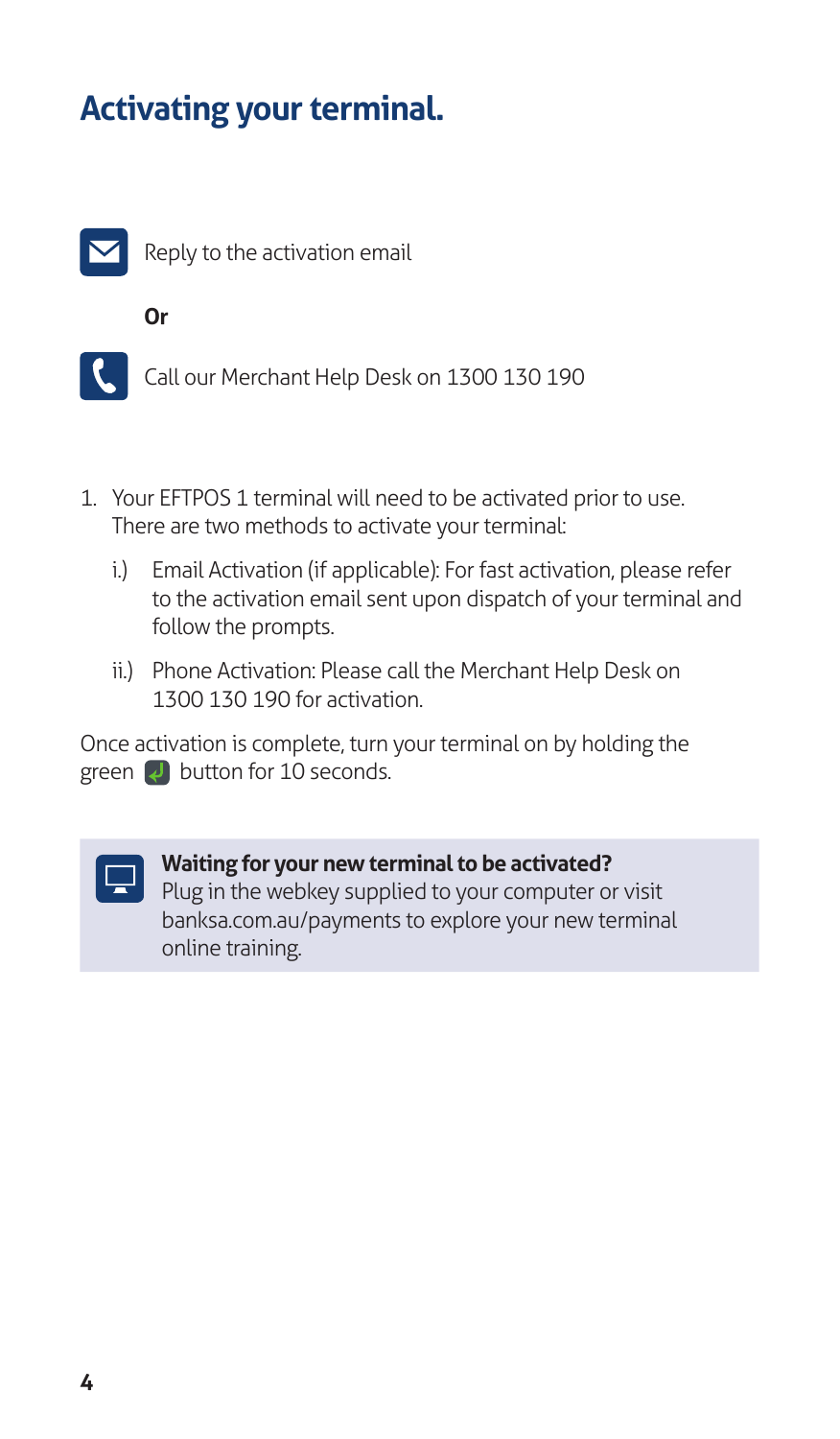### **Processing payments. Processing payments**



- 1. Enter the purchase amount, for example \$45 = 4500 and press 1. Enter the purchase amount, for example \$45 = 4500 and press accept amount on screen or the  $\overline{A}$  key to proceed.
- 2. The terminal will now prompt you to either tap, swipe or insert 2. The terminal will now prompt you to either tap, swipe or insert the customer's card depending on the card's capabilities.
- 3. For contactless transactions, ask the customer to hold their card to 3. For contactless transactions, ask the customer to hold their card to the screen for processing. The screen will advise if the transaction the screen for processing. The screen will advise if the transaction<br>has been approved or declined and the terminal will print a receipt.
- 4. If the customer has chosen to swipe or insert their card, the 4. If the customer has chosen to swipe or insert their card, the terminal will prompt you to select the account type the customer wants to use.
- 5. The cardholder can now enter their Personal Identification (PIN) or sign (where available) and press  $\downarrow$  to complete the transaction. 5. The cardholder can now enter their Personal Identification Number
- 6. The screen will advise if the transaction has been approved or 6. The screen will advise if the transaction has been approved or declined and the terminal will print a receipt. declined and the terminal will print a receipt.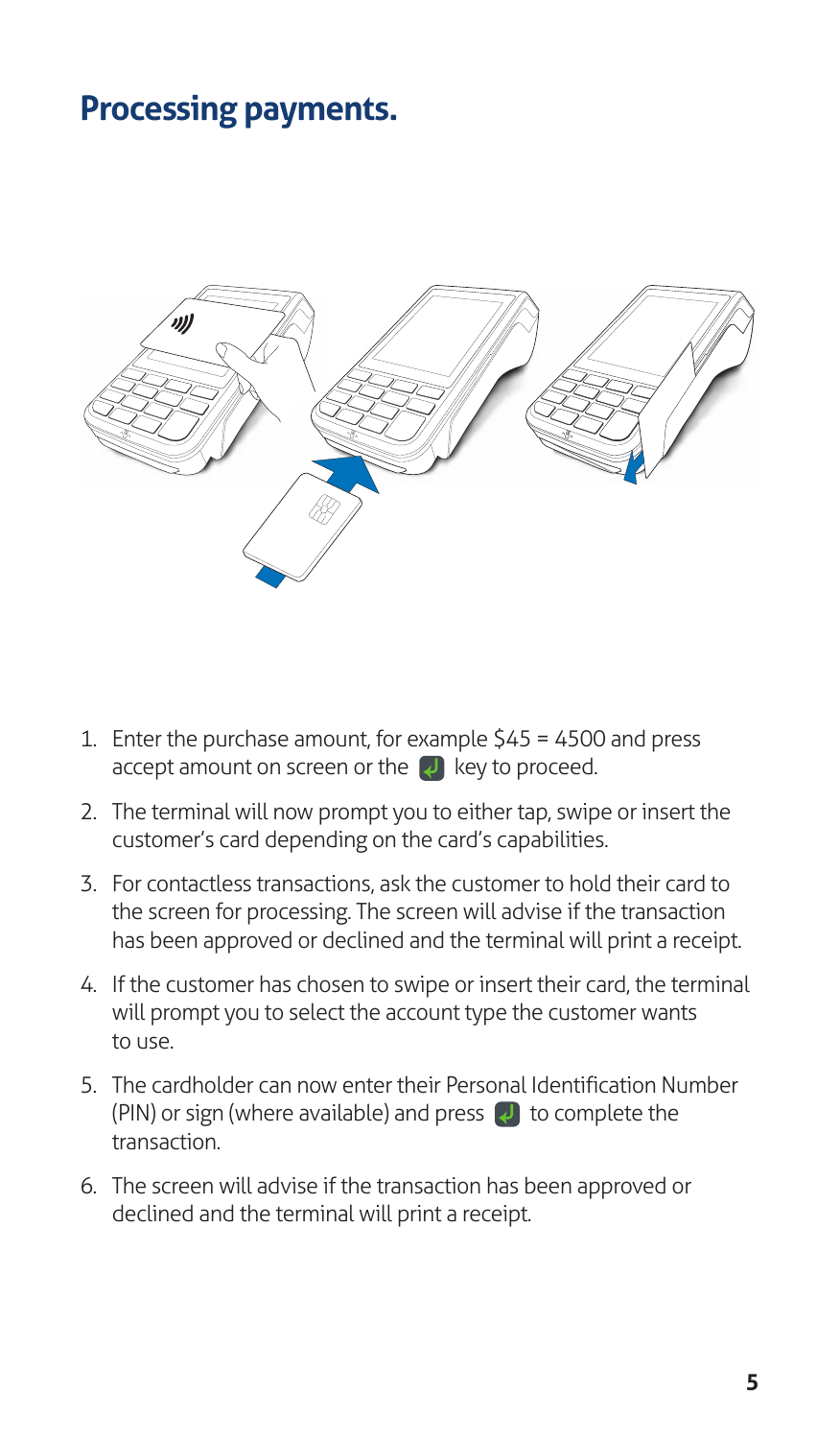## **Processing Refunds.**



- 1. Press menu on the idle screen to open the main menu.
- 2. Select Refund on the main menu.
- 3. Key in the refund amount i.e. \$45 = 4500.
- 4. The terminal will prompt you to enter your Merchant Password.\*
- 5. Insert, swipe or tap the customer's card.
- 6. Select the required account and accept on screen or press the  $\Box$  key to proceed.
- 7. The cardholder can now enter their PIN (if required) and/or press <sup>4</sup>
- 8. If a signature is required, have the customer sign the receipt. If the signature matches the signature on the card select  $\Box$  to confirm. Otherwise press  $\bigtimes$  to cancel the transaction.
- 9. Check receipt to ensure the transaction has been approved.



\*Note: To obtain your Merchant Password, please call the Help Desk on 1300 130 190.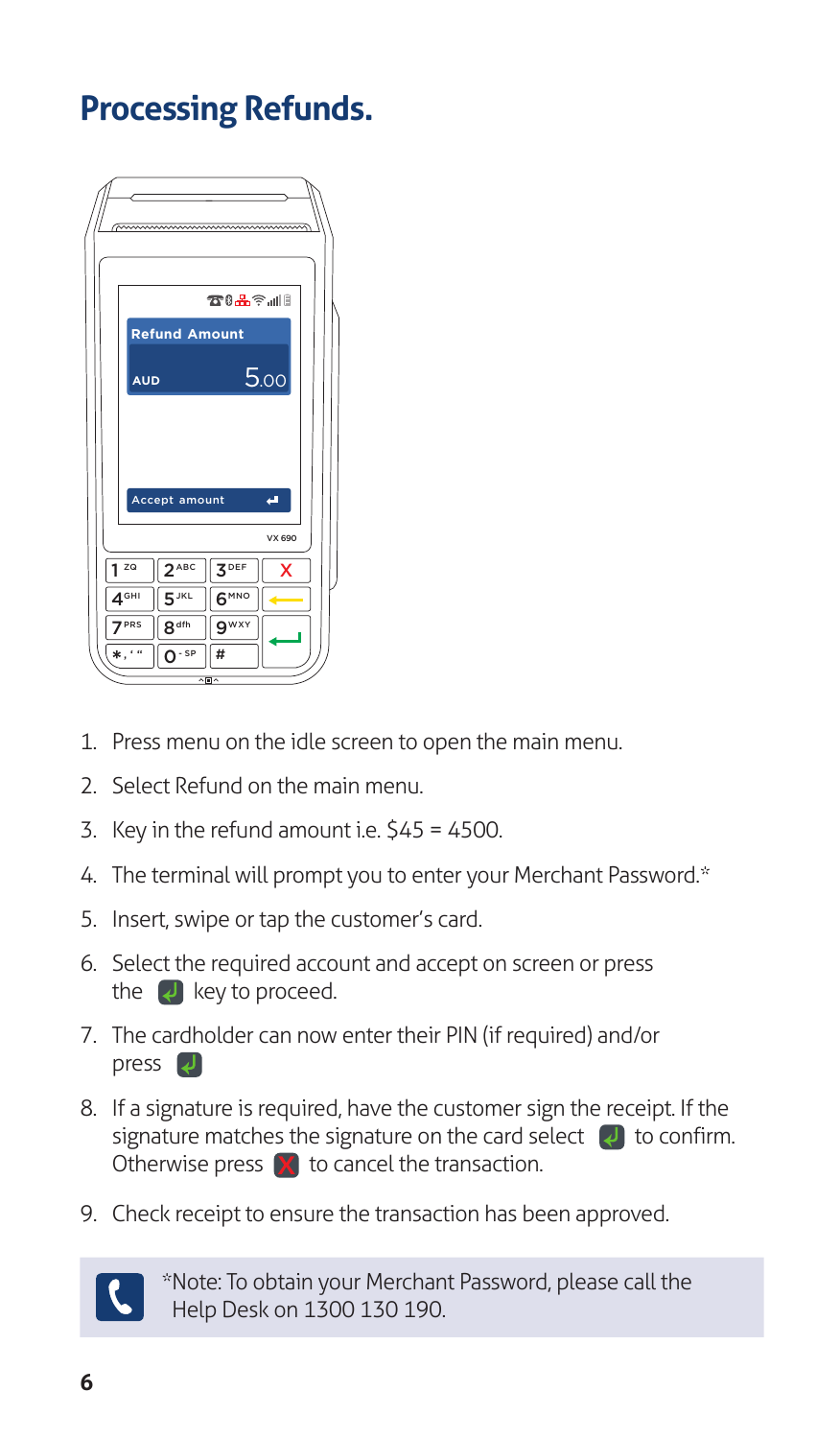## **Settlement.**



*A settlement can only be performed once in a 24-hour period. You will receive a (903) DECLINED response if you attempt settlement more than once. You cannot settle between 9.30pm and 11.00pm (AEST).*

#### 1. **Auto Settlement Process**

- i.) Your terminal will settle automatically every day at a pre-programmed time.
- ii.) This is set up when your facility is first established. If required, you can contact the Help Desk to change your auto settlement time.

#### 2. **Manual Settlement Process**

- i.) You have the option to perform a manual settlement anytime throughout the day prior to the auto settlement. This function allows you to manually settle the current trading day.
- ii.) Initiate settlement from the main menu by selecting Settlement and then select Cutover.
- iii.) The terminal will connect to the bank and begin settlement.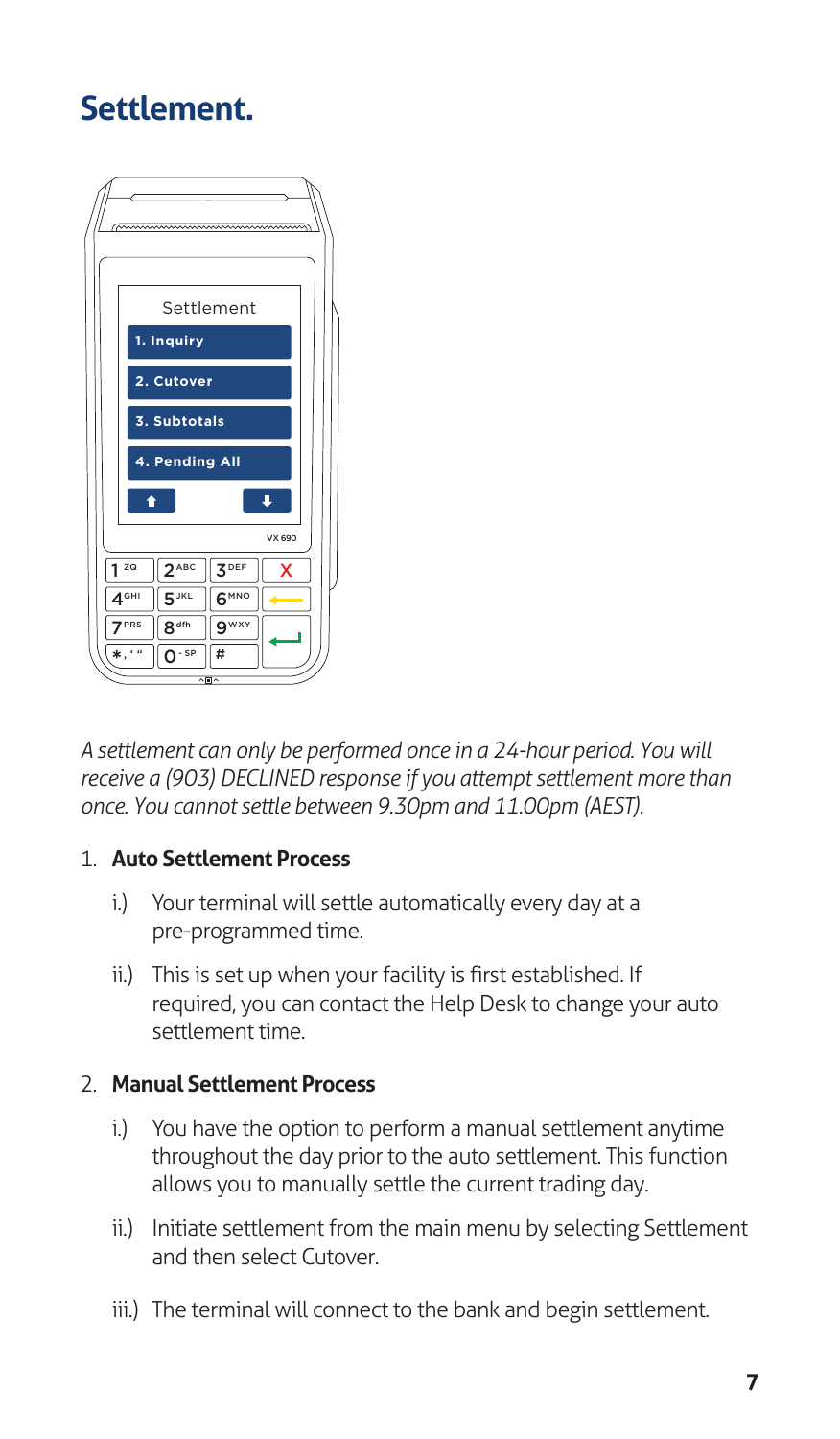## **Charging your terminal.**



*Please note: Your terminal arrives charged and ready for use.*

Ensure your terminal base is connected to a power source and place your terminal on the base to charge. Battery symbol will display  $\Box$  once charging and your terminal will turn on automatically.

#### **Turning your terminal on and off**

- i.) To turn the terminal on, press and hold the green  $\Box$  button for 10 seconds.
- ii.) To turn the terminal off, press and hold the red  $\bigotimes$  button for 10 seconds.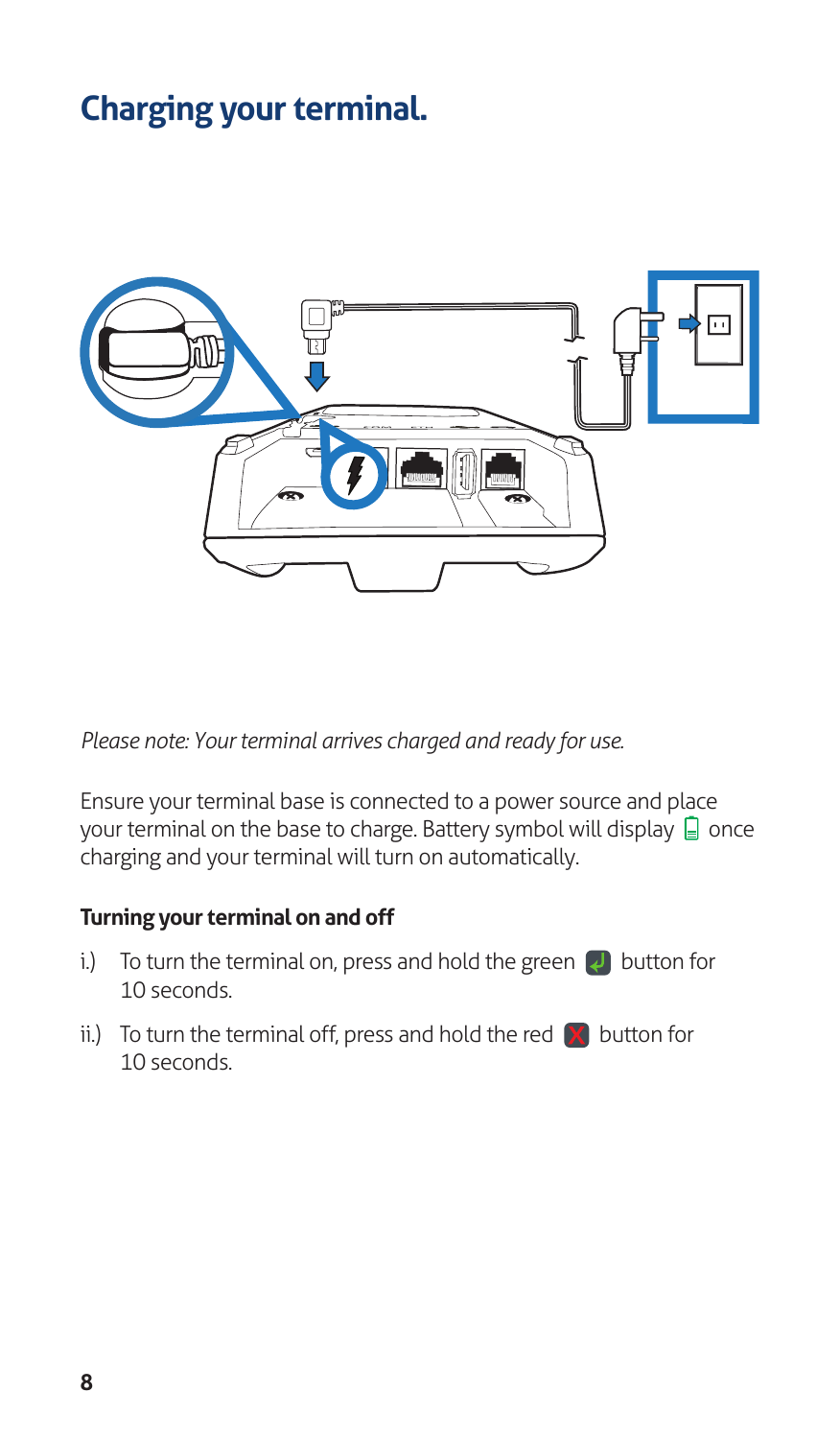## **Loading paper.**



- 1. On the top of your terminal, lift and open the black paper 1. On the top of your terminal, lift and open the black paper compartment latch. compartment latch.
- 2. Position the paper roll with the end of the roll protruding 2. Position the paper roll with the end of the roll protruding from from underneath the roll towards the terminal screen. underneath the roll towards the terminal screen.
- 3. Pull paper out slightly and close the cover. 3. Pull paper out slightly and close the cover.
- 4. To print a sample receipt, navigate through the main menu 4. To print a sample receipt, navigate through the main menu to the reprint receipt option. (Only available after a transaction to the reprint receipt option. (Only available after a transaction has been processed). has been processed).



**Call Running low on paper rolls?** Call us on 1300 130 190 to order stationery.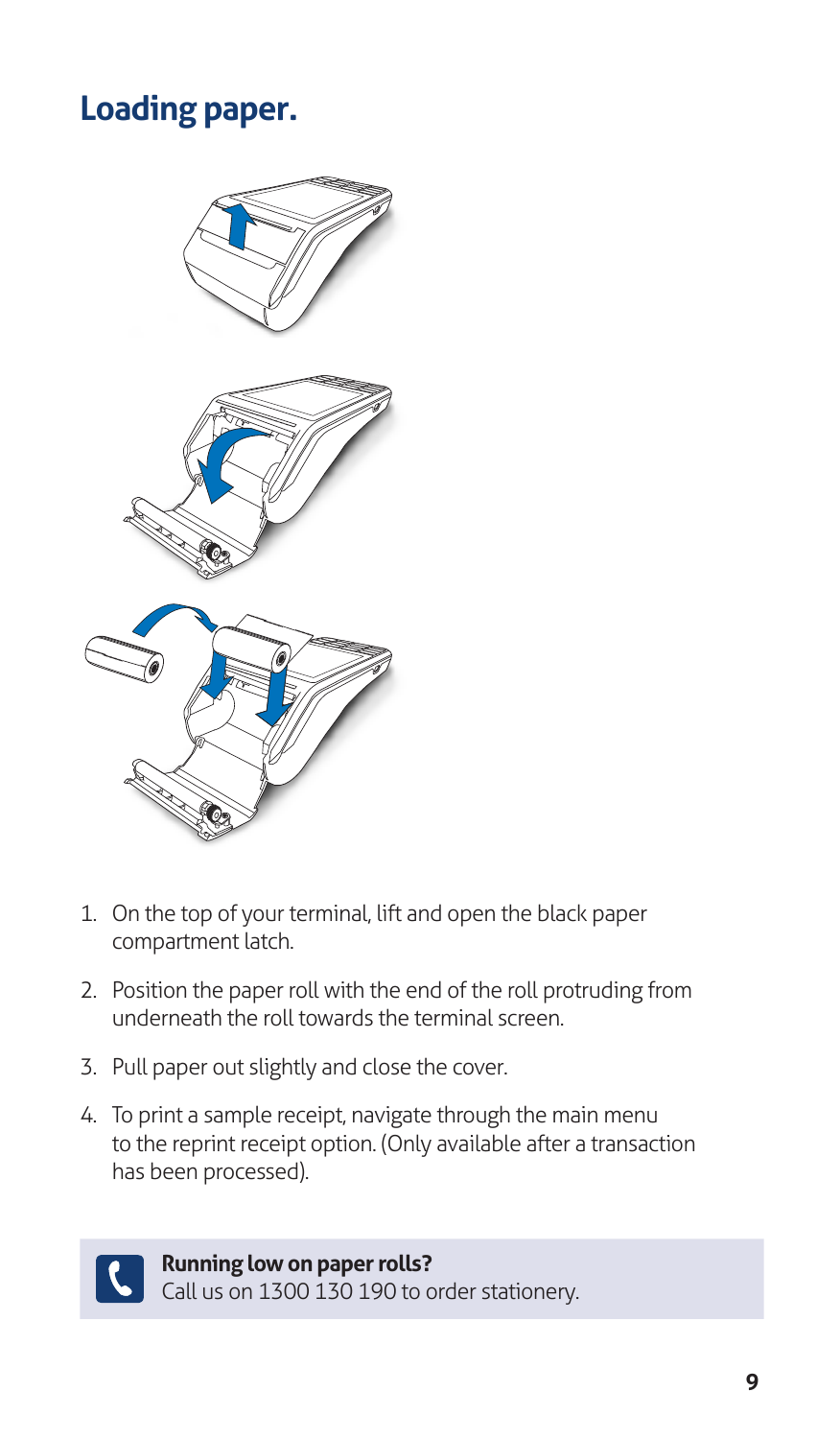## **WiFi Connectivity.**

| <b>WiFi Setup</b>  | <b>Action</b>                                                             |  |
|--------------------|---------------------------------------------------------------------------|--|
| Scanning for WiFi- | 2. Select "Utility" on the main menu                                      |  |
| password required  | 3. Select "Network"                                                       |  |
|                    | 4. Select "WiFi"                                                          |  |
|                    | 5. Select "Scan New"                                                      |  |
|                    | 6. Available WiFi networks will be shown on<br>the screen                 |  |
|                    | 7. Enter the WiFi password then press<br>the $\left\  \cdot \right\ $ key |  |
|                    | 8. The WiFi signal icon will now display on the<br>idle screen.           |  |
| Disabling WiFi     | 1. Select "Utility" on the main menu                                      |  |
|                    | 2. Select "Network"                                                       |  |
|                    | 3. Select "WiFi"                                                          |  |
|                    | 4. Select "Disable"                                                       |  |
|                    | 5. The terminal will confirm you wish to<br>disable Wifi. Select "Yes".   |  |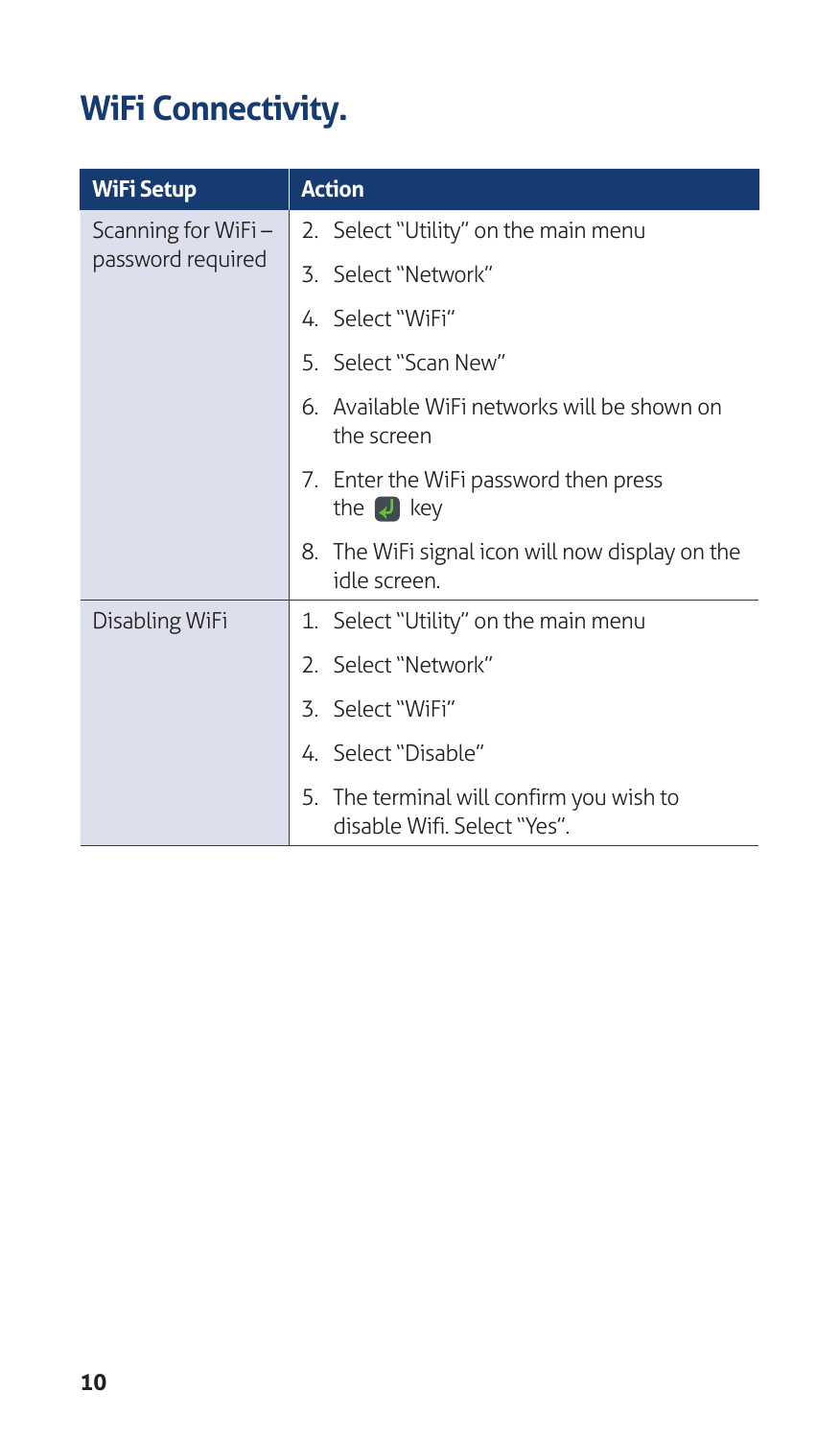## **Troubleshooting.**

| <b>Hardware Fault</b>            | <b>Action</b>                                                                                     |
|----------------------------------|---------------------------------------------------------------------------------------------------|
| No response from<br>the terminal | 1. Ensure that the power cable is securely<br>connected to the terminal                           |
|                                  | 2. Power off the terminal for 10 seconds                                                          |
|                                  | 3. Power on the terminal                                                                          |
|                                  | 4. Retry the transaction                                                                          |
|                                  | 5. Call Merchant Help Desk if the problem<br>persists                                             |
| <b>Terminal not</b>              | 1. Re-insert/swipe the card                                                                       |
| reading cards                    | 2. If there is still no response from the<br>card reader power off the terminal for<br>10 seconds |
|                                  | 3. Power on the terminal                                                                          |
|                                  | 4. Attempt transaction again                                                                      |
|                                  | 5. Call Merchant Help Desk if the problem<br>persists                                             |
| Paper/printing<br>faults         | Remove the paper roll from the printer<br>1.<br>to ensure that there is no paper caught           |
|                                  | 2. If the existing paper roll is damaged in any<br>way then replace this with a new roll          |
|                                  | 3. If the problem continues then power off the<br>terminal for 10 seconds                         |
|                                  | 4. Power on the terminal                                                                          |
|                                  | 5. To print a sample receipt, navigate through<br>the main menu to the reprint receipt option     |
|                                  | If the problem persists, call the Merchant<br>6.<br><b>Help Desk</b>                              |